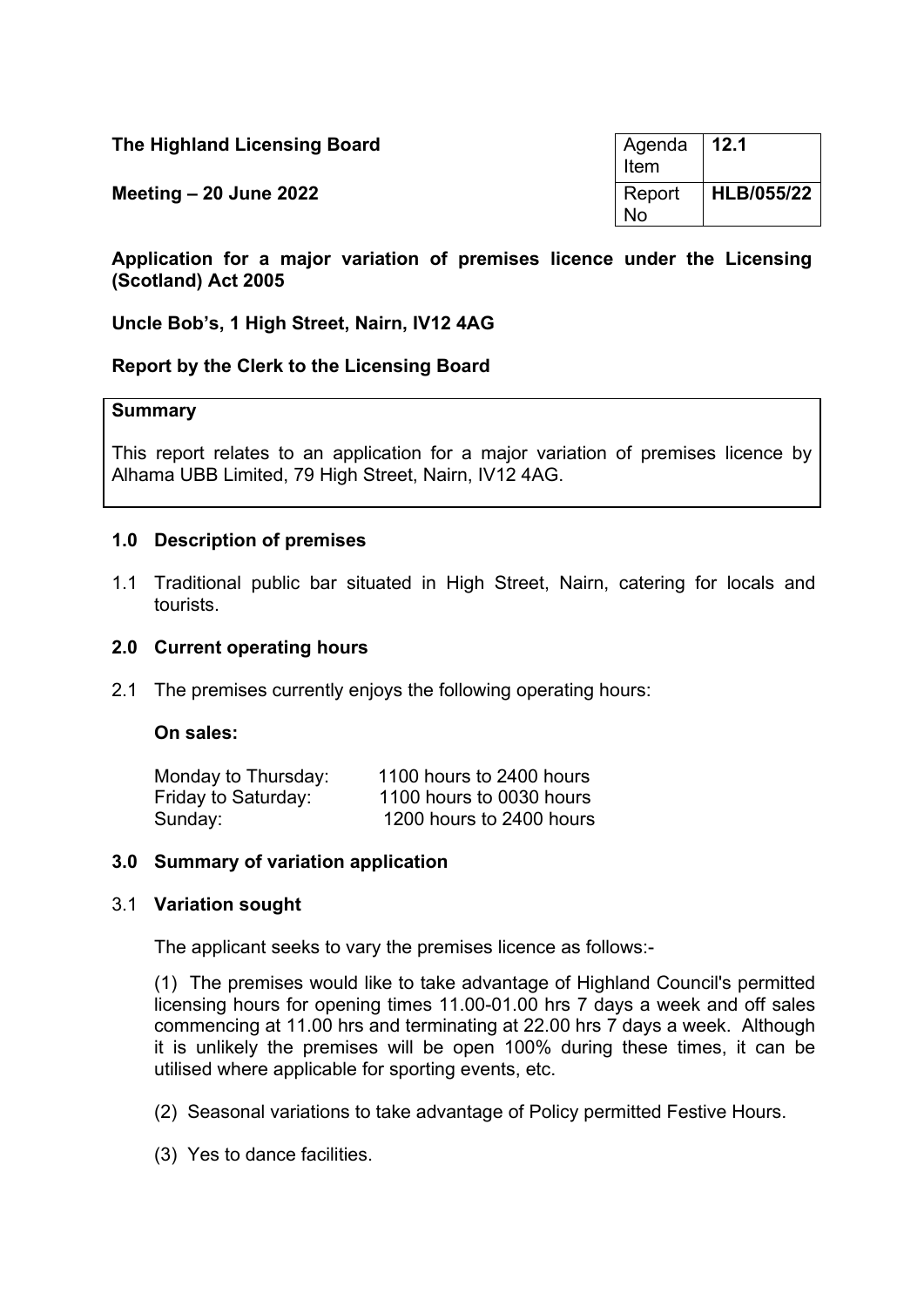(4) Children permitted entry until 20.00 hours rather than 19.00 hours.

# **4.0 Background**

- 4.1 On 16 March 2022 the Licensing Board received an application for a major variation of a premises licence from Alhama UBB Limited.
- 4.2 The application was publicised during the period 28 March until 18 April 2022 and confirmation that the site notice was displayed has been received.
- 4.3 In accordance with standard procedure, Police Scotland, the Scottish Fire and Rescue Service and the Council's Community Services (Environmental Health) and Planning and Building Standards were consulted on the application.
- 4.4 Notification of the application was also sent to NHS Highland and the local Community Council.
- 4.5 Further to this publication and consultation process, no timeous objections or representations have been received.
- 4.6 The applicant must nevertheless be given the opportunity to be heard before the Board determines the application and has accordingly been invited to the meeting. The applicant has been advised of the hearings procedure which may also be viewed via the following link:

[https://www.highland.gov.uk/downloads/file/6399/licensing\\_hearings\\_procedurel](https://www.highland.gov.uk/downloads/file/6399/licensing_hearings_procedurelicensing_board) [icensing\\_board](https://www.highland.gov.uk/downloads/file/6399/licensing_hearings_procedurelicensing_board)

# **5.0 Legislation**

5.1 The Licensing Board must in considering and determining the application, consider whether any grounds of refusal apply and if none of them applies, the Board must grant the application.

Relevant grounds of refusal may be: -

- 1. the grant of the application will be inconsistent with one or more of the licensing objectives;
- 2. having regard to (i) the nature of the activities carried on or proposed to be carried on in the subject premises, (ii) the location, character and condition of the premises, and (iii) the persons likely to frequent the premises, the Board considers the premises are unsuitable for use for the sale of alcohol in accordance with the proposed variation;
- 3. that the Board considers that, if the application were to be granted, there would, as a result, be overprovision of licensed premises, or licensed premises of the same or similar description as the subject premises, in the locality.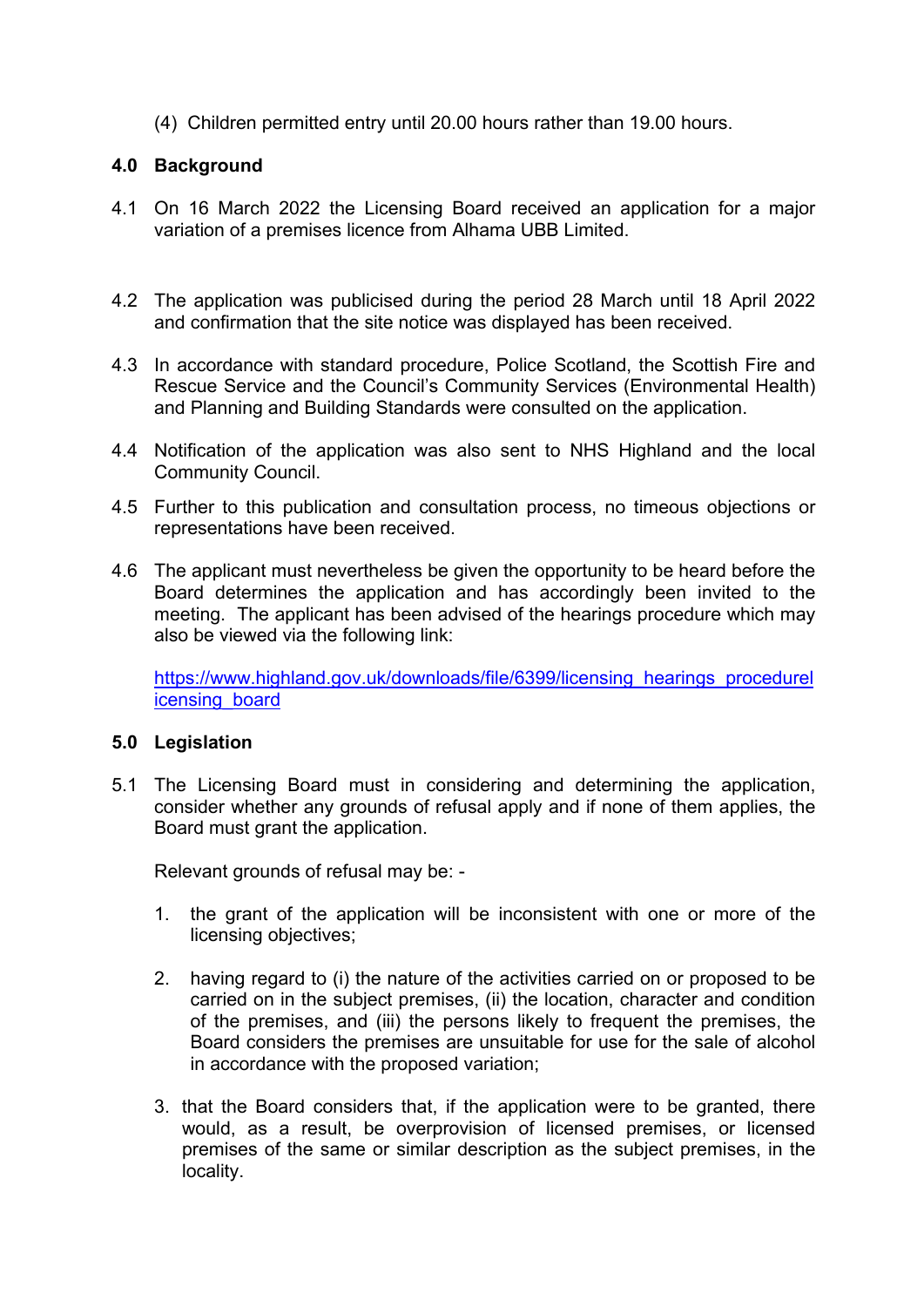- 5.2 For the purposes of the Act, the licensing objectives are-
	- (a) preventing crime and disorder,
	- (b) securing public safety,
	- (c) preventing public nuisance,
	- (d) protecting and improving public health, and
	- (e) protecting children and young persons from harm.
- 5.3 The Board only has power either to grant the application and make a variation of the conditions to which the licence is subject or to refuse the application.
- 5.4 If the Board refuses the application, the Board must specify the ground for refusal and if the ground for refusal relates to a licensing objective, the Board must specify the objective in question.

## **6.0 Licensing Standards Officer**

6.1 The LSO has provided the following comments:-

(i) Application has been made by the owners of Uncle Bob's Bar, High Street, Nairn to regularise their on and off sales hours in order to trade from 11.00 hrs until 01.00 hrs for on sales and 11.00 hrs until 22.00 hrs for off sales daily. Such a request is within the policy hours of the Highland Licensing Board.

(ii) The operating history of the premises is satisfactory with good standards of compliance. During compliance visits, the LSO has provided advice on minor housekeeping matters which have, thereafter, been addressed appropriately.

(iii) It is envisaged by the operator that on the majority of days there will be little need to operate the full complement of hours, however, flexibility is afforded to host the likes of private functions or capture the availability of weekend trade. In addition, the premises has screened many Old Firm football matches, many occurring on Sundays at midday. The grant of 11.00am hrs licensing would negate the need for repetitive extended hours applications.

(iv) Off sales provision is purely sought as an additional customer service.

(v) It is the opinion of the LSO that such a change in hours will not threaten the licensing objectives if properly managed.

(vi) During the consultation phase of the application no objections or representations were received by the Board.

# **7.0 HLB local policies**

- 7.1 The following policies are relevant to the application:-
	- (1) Highland Licensing Board Policy Statement 2018-23
	- (2) Highland Licensing Board Equality Strategy